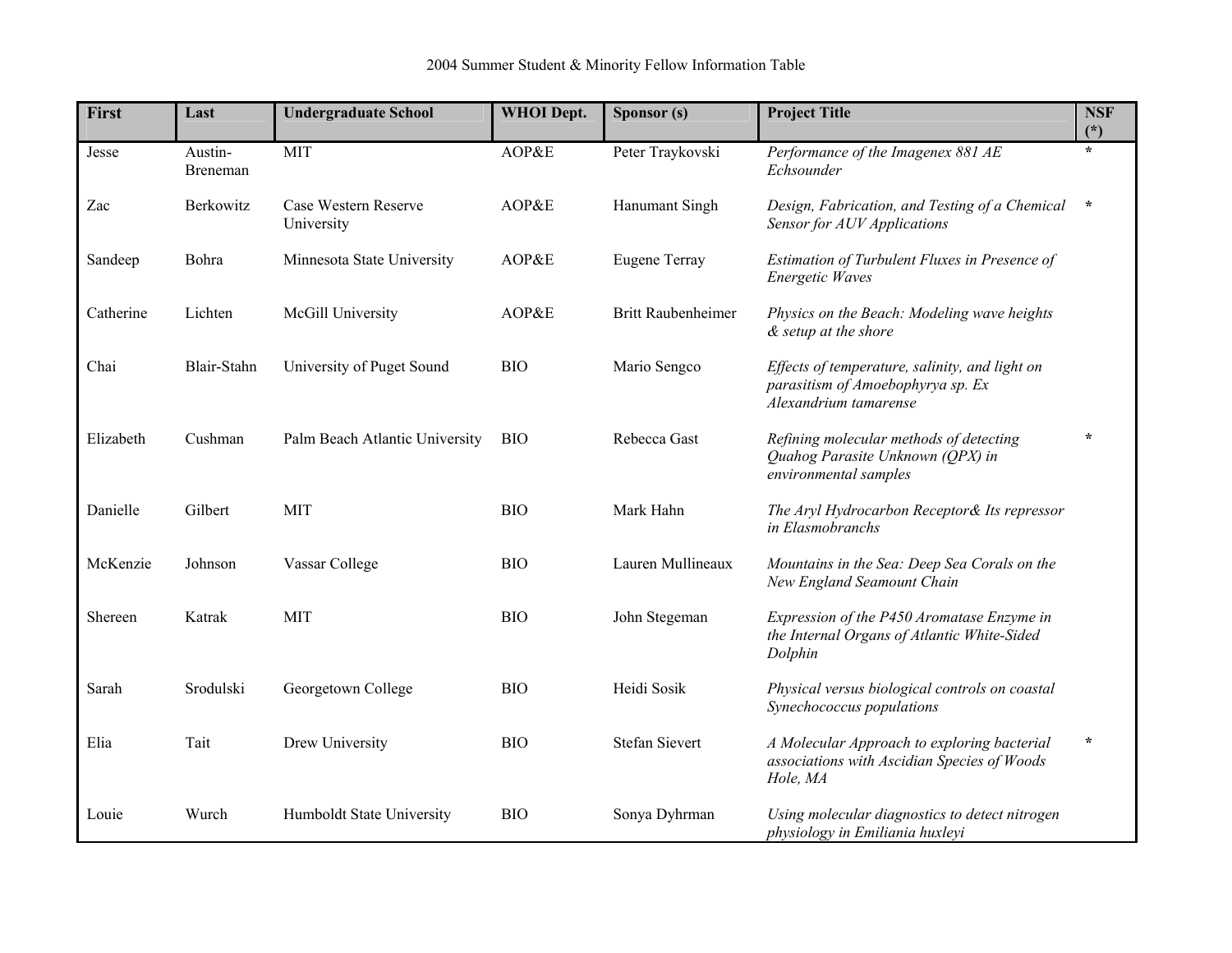| First        | Last         | <b>Undergraduate School</b>                    | <b>WHOI</b> Dept. | Sponsor (s)                            | <b>Project Title</b>                                                                                                                                                      | <b>NSF</b><br>$(\dot{a})$ |
|--------------|--------------|------------------------------------------------|-------------------|----------------------------------------|---------------------------------------------------------------------------------------------------------------------------------------------------------------------------|---------------------------|
| Mingxi       | Yang         | <b>Boston University</b>                       | <b>BIO</b>        | Jared Goldstone                        | Reactive oxygen species in marine toxicology:<br>How killfish respond to planar halogenated<br>aromatic hydrocarbons                                                      |                           |
| Summer       | Praetorius   | Portland State University                      | G&G               | Jerry McManus                          | A Sediment Record of Bottom Currents in the<br>North Atlantic since the Last Ice Age                                                                                      | $\star$                   |
| Emily        | Roland       | Colorado School of Mines                       | G&G               | Jeff McGuire                           | Oceanic Transform Seismicity: Earthquake<br>Sequences on the Galapagos Transform                                                                                          | $\star$                   |
| David        | Williams     | Indiana State University                       | G&G               | Joan Bernhard                          | A comparison of Rose Bengal & Cell Tracker<br>Green abundance determinations and stable<br>isotopic signatures of benthic foraminifera from<br>the Western Atlantic Slope | $\star$                   |
| Alexandra    | <b>Borst</b> | Pomona College                                 | MC&G              | Mak Saito                              | The effects of cobalt and zinc on the growth of<br>Crocosphaera watsonii                                                                                                  |                           |
| Heather      | Bischel      | University of California,<br>Berkeley          | MC&G              | Chris Reddy                            | Probing the Microbial degradation of<br>Petroleum Hydrocarbons: A comparison<br>between the laboratory & the field                                                        |                           |
| Karin        | Lemkau       | Wesleyan University                            | MC&G              | Daniel Repeta                          | Characterization and Biological origin of<br>marine colored dissolved organic matter<br>(CDOM)                                                                            |                           |
| Linnah       | Neidel       | University of New Mexico                       | MC&G              | Matthew Charette                       | Behavior of Strontium during ground water-<br>sea water mixing in a Coastal Aquifer                                                                                       |                           |
| <b>Brian</b> | Pointer      | The Evergreen State College                    | MC&G              | Ken Buesseler                          | The Impact of a Mesoscale Eddy on Thorium-<br>234 derived particle export in the Sargasso Sea                                                                             | $\star$                   |
| <b>Brett</b> | Walker       | University of California, Santa<br>Cruz        | MC&G              | <b>Bernhard Peucker-</b><br>Ehrenbrink | Estuarine Behavior of Rhenium & Molybdenum<br>along the Hudson River Salinity Gradient                                                                                    |                           |
| Alise        | Wallis       | Hunter College, City University<br>of New York | MC&G              | <b>Scott Doney</b>                     | Characterizing submesoscale ocean color<br>variability in the Sargasso Sea surrounding<br>Bermuda: A Geostatistical approach                                              |                           |